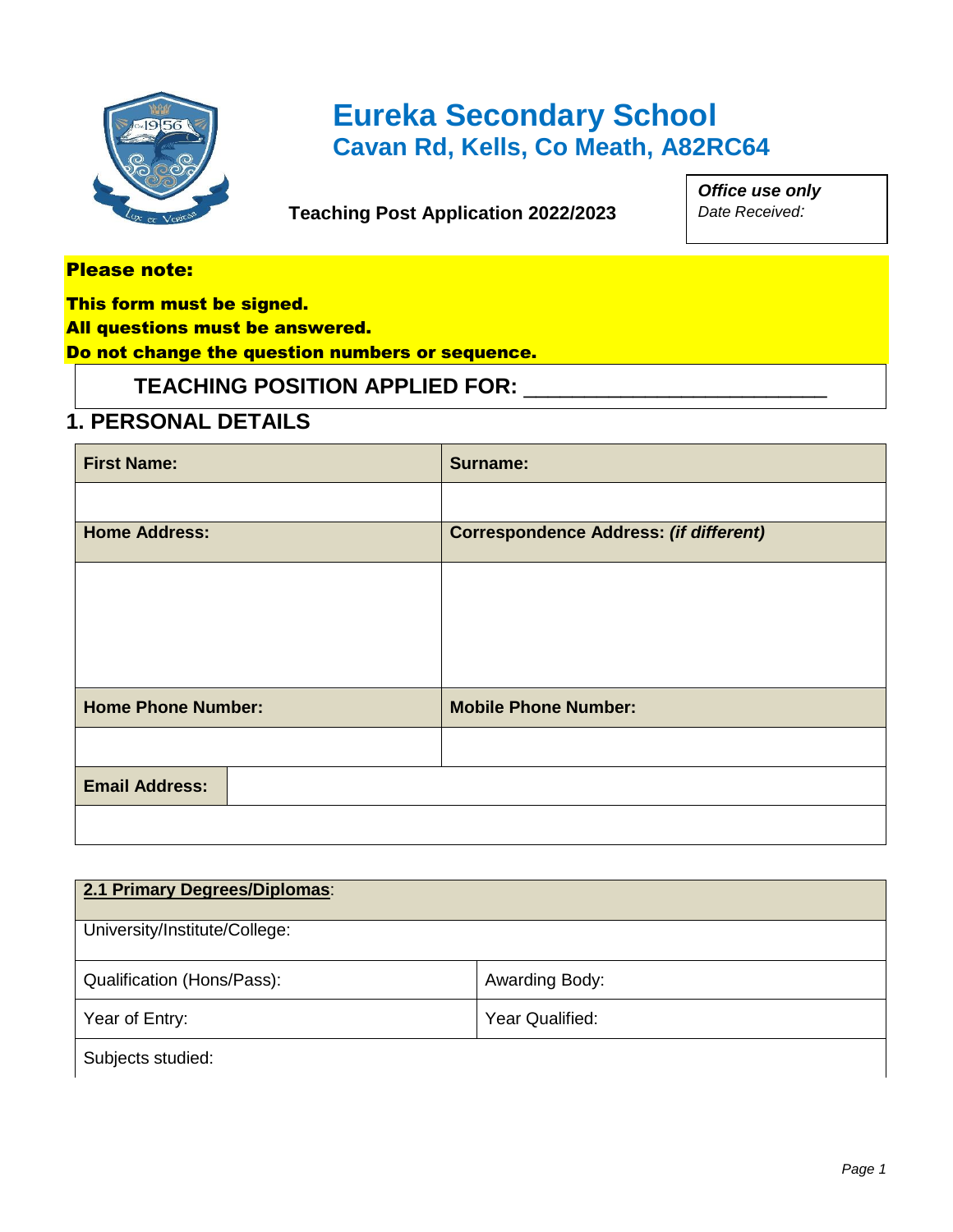| 2.2 PGDE / HDIP / Equivalent): |                 |
|--------------------------------|-----------------|
| University/Institute/College:  |                 |
| Qualification:                 | Awarding Body:  |
| Year of Entry:                 | Year Qualified: |

| <b>2.3 Post Graduate Qualification</b> |                 |
|----------------------------------------|-----------------|
| University/Institute/College:          |                 |
| Qualification:                         | Awarding Body:  |
|                                        | Year Qualified: |

### **3. PRESENT POSITION**

| Please give details of your current position:                 |                 |                   |
|---------------------------------------------------------------|-----------------|-------------------|
| Employer:                                                     | <b>Address:</b> | <b>Job Title:</b> |
|                                                               |                 |                   |
|                                                               |                 |                   |
| How much notice do you need to give<br>your current employer? |                 |                   |

## **4. QUALIFICATIONS**

| <b>4.1 Second Level Education</b> |       |          |
|-----------------------------------|-------|----------|
| Leaving Certificate/Equivalent    |       |          |
| Year                              |       |          |
| School attended:                  |       |          |
| Subject                           | Grade | Hons/Ord |
|                                   |       |          |
|                                   |       |          |
|                                   |       |          |
|                                   |       |          |
|                                   |       |          |
|                                   |       |          |
|                                   |       |          |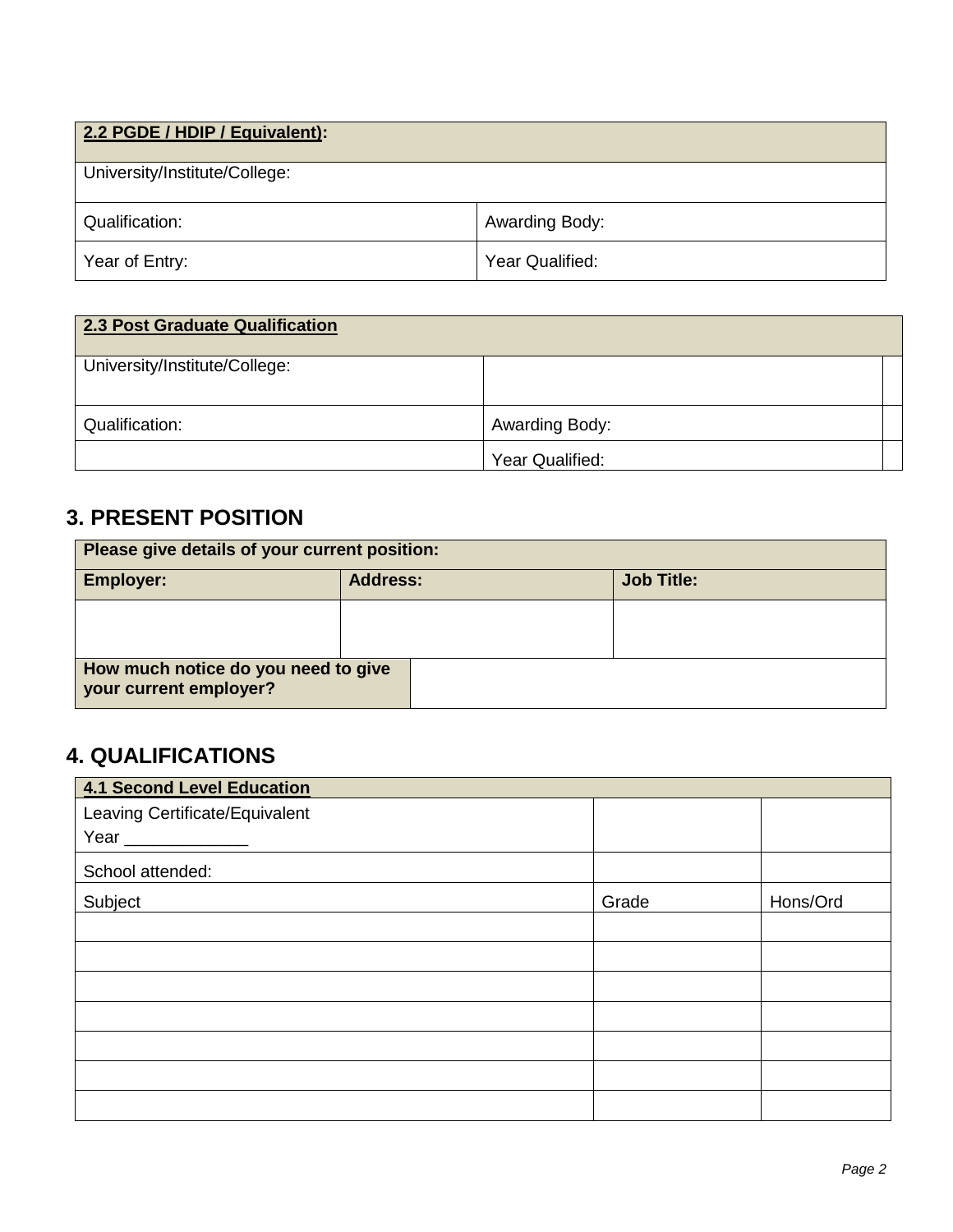#### **4.2 In-Service Courses/Training** List any in-service courses/training you have received. Please include dates of the relevant training and duration of these courses. Start with the most recent and work backwards. *Name of Course Name of Organisation/Institution running course Length of Course Year*

| <i>running course</i> |  |
|-----------------------|--|
|                       |  |
|                       |  |
|                       |  |
|                       |  |
|                       |  |
|                       |  |
|                       |  |
|                       |  |
|                       |  |

### **5. EMPLOYMENT HISTORY**

#### **5.1 Teaching Experience**

Please provide details of your teaching experience beginning with the most recent post.

| <b>Dates</b><br>(From/To) | Name & Address<br>$\mathsf{of}$<br>School | <b>Contract Type</b><br>PWT/RPT/Part-<br>time | If pro-rata part-time,<br>timetabled hours per<br>week. | <b>Subjects Taught</b> | Level |
|---------------------------|-------------------------------------------|-----------------------------------------------|---------------------------------------------------------|------------------------|-------|
|                           |                                           |                                               |                                                         |                        |       |
|                           |                                           |                                               |                                                         |                        |       |
|                           |                                           |                                               |                                                         |                        |       |
|                           |                                           |                                               |                                                         |                        |       |
|                           |                                           |                                               |                                                         |                        |       |
|                           |                                           |                                               |                                                         |                        |       |
|                           |                                           |                                               |                                                         |                        |       |
|                           |                                           |                                               |                                                         |                        |       |
|                           |                                           |                                               |                                                         |                        |       |
|                           |                                           |                                               |                                                         |                        |       |
|                           |                                           |                                               |                                                         |                        |       |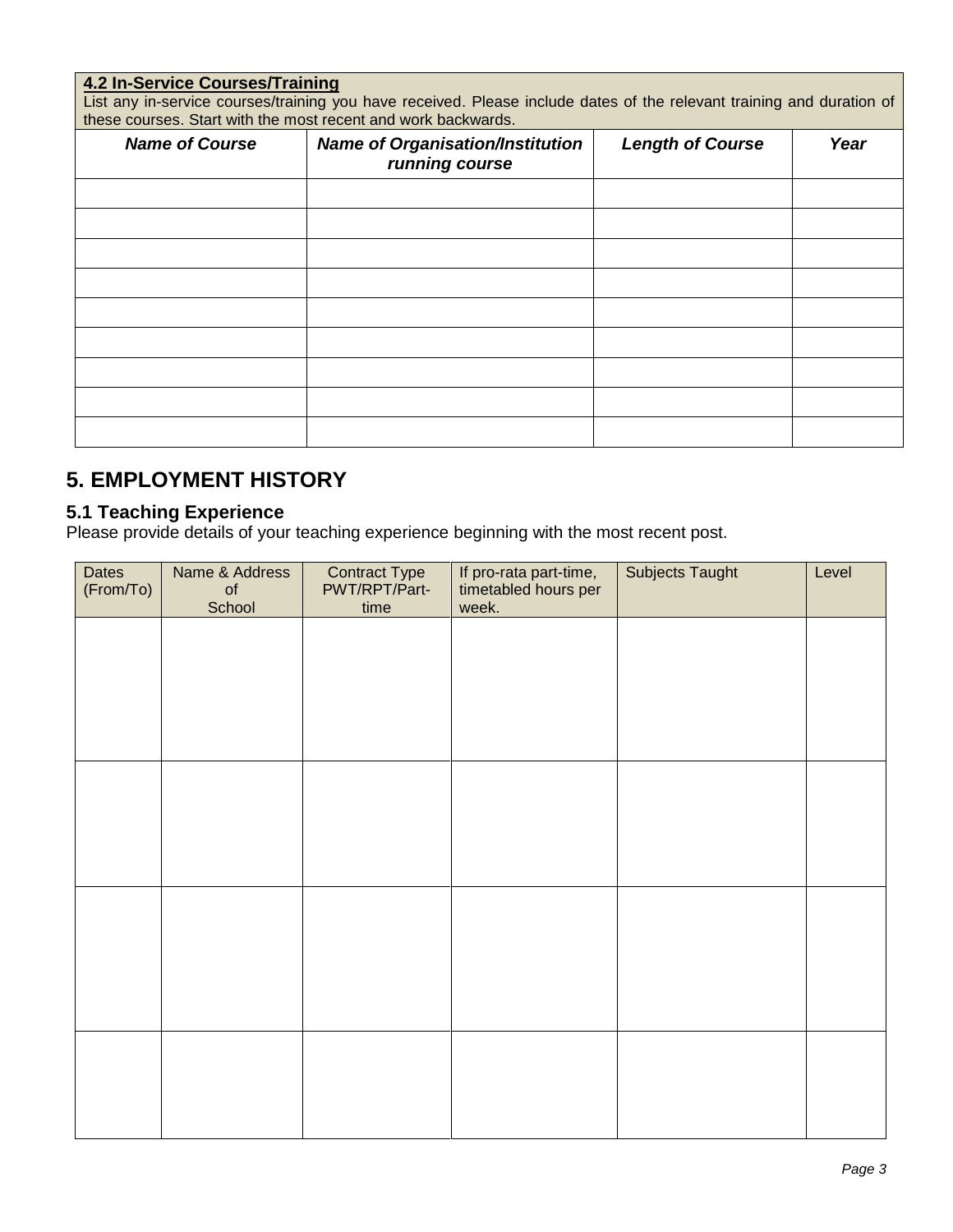| Dates<br>(From/To) | Name & Address<br>of<br>School | <b>Contract Type</b><br>PWT/RPT/Part-<br>time | If pro-rata part-time,<br>timetabled hours per<br>week. | <b>Subjects Taught</b> | Level |
|--------------------|--------------------------------|-----------------------------------------------|---------------------------------------------------------|------------------------|-------|
|                    |                                |                                               |                                                         |                        |       |
|                    |                                |                                               |                                                         |                        |       |
|                    |                                |                                               |                                                         |                        |       |
|                    |                                |                                               |                                                         |                        |       |
|                    |                                |                                               |                                                         |                        |       |
|                    |                                |                                               |                                                         |                        |       |
|                    |                                |                                               |                                                         |                        |       |

#### **5.2 Non-Teaching Experience (if applicable)**

Please provide details of your work history beginning with the most recent post.

| <b>Dates</b><br>(From/To) | Name & Address of<br>Employer | <b>Position held</b> | <b>Summary of Main Duties</b> |
|---------------------------|-------------------------------|----------------------|-------------------------------|
|                           |                               |                      |                               |
|                           |                               |                      |                               |
|                           |                               |                      |                               |
|                           |                               |                      |                               |
|                           |                               |                      |                               |
|                           |                               |                      |                               |
|                           |                               |                      |                               |
|                           |                               |                      |                               |
|                           |                               |                      |                               |
|                           |                               |                      |                               |
|                           |                               |                      |                               |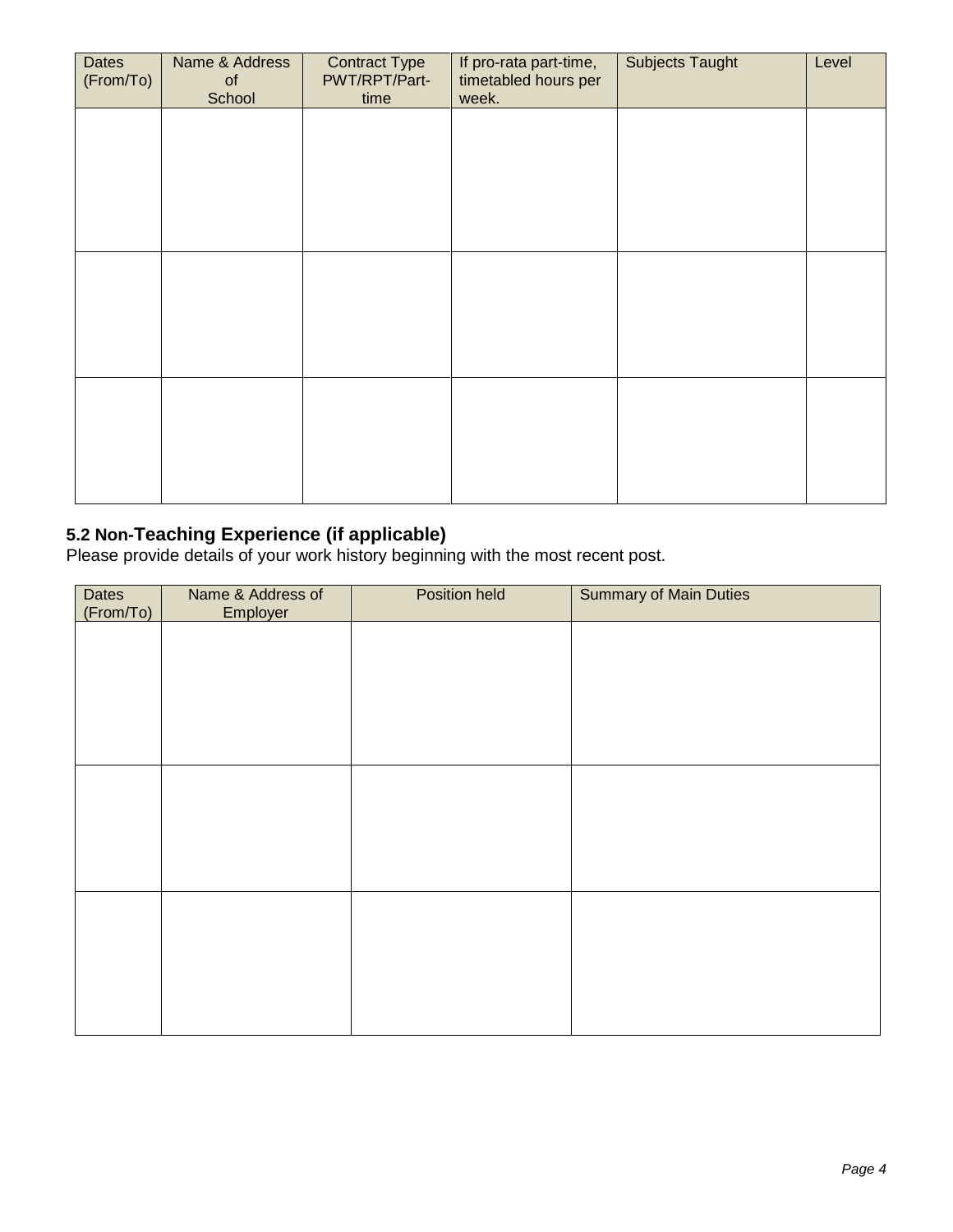## **6. Additional Information**

This section is for you to provide a summary of your teaching experience, your approach to teaching & learning, assessment & any extra-curricular activities you have organised and are willing to promote.

| Use of ICT in the classroom:                                               |
|----------------------------------------------------------------------------|
|                                                                            |
|                                                                            |
|                                                                            |
|                                                                            |
|                                                                            |
|                                                                            |
|                                                                            |
|                                                                            |
|                                                                            |
|                                                                            |
|                                                                            |
|                                                                            |
|                                                                            |
|                                                                            |
| Extra-Curricular activities you have organized and are willing to promote: |
|                                                                            |
|                                                                            |
|                                                                            |
|                                                                            |
|                                                                            |
|                                                                            |
|                                                                            |
|                                                                            |
|                                                                            |
|                                                                            |
|                                                                            |
|                                                                            |
|                                                                            |
|                                                                            |
|                                                                            |
|                                                                            |
|                                                                            |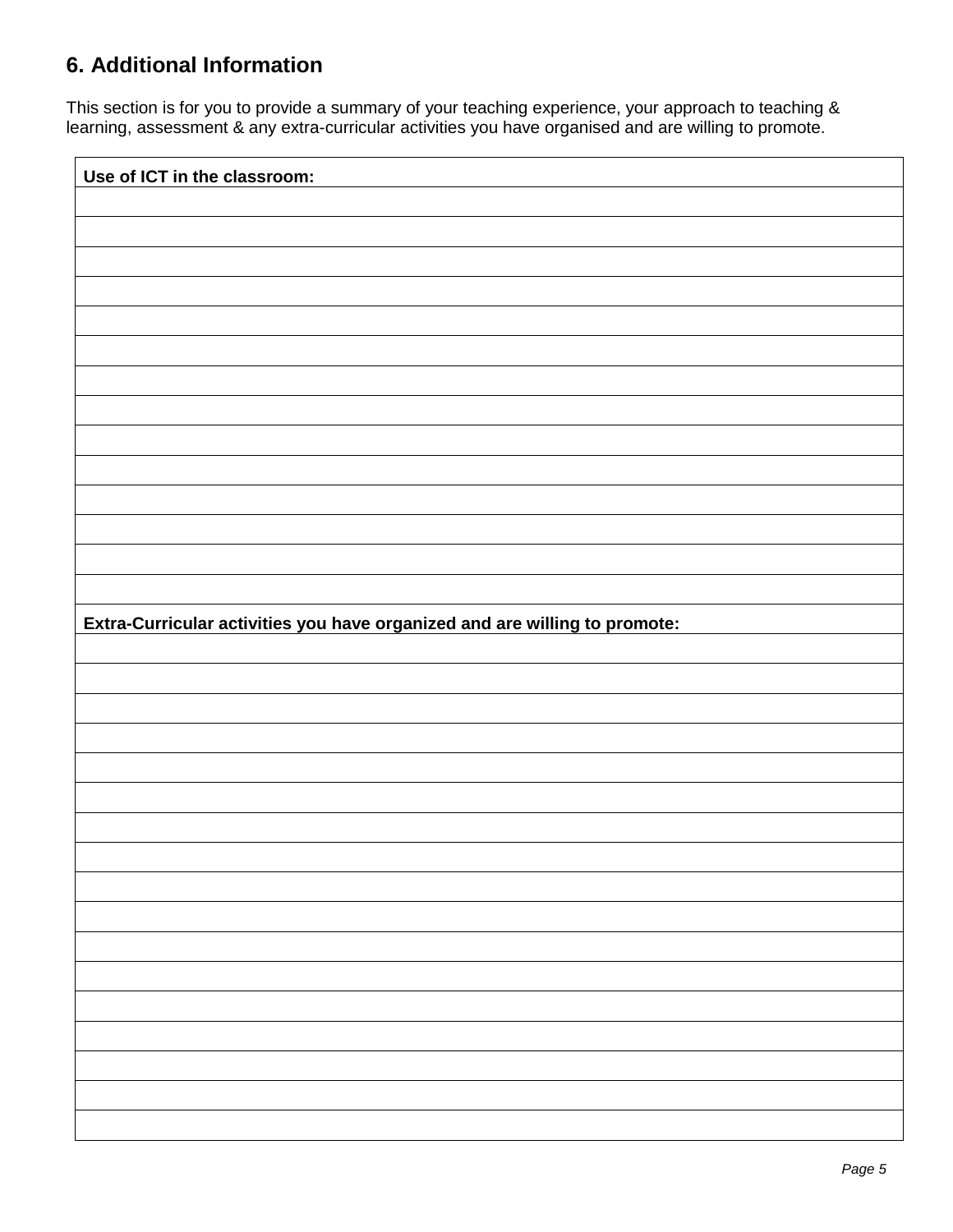| Any other relevant information: |
|---------------------------------|
|                                 |
|                                 |
|                                 |
|                                 |
|                                 |
|                                 |
|                                 |
|                                 |
|                                 |
|                                 |
|                                 |
|                                 |
|                                 |
|                                 |

### **7. REFERENCES**

Please provide names, addresses and position/occupation of two people (other than relatives or friends) with knowledge of you and your work to whom professional reference can be made. One should be your current or most recent employer. [*Please note: your referees may be contacted without further communication with you and prior to selection interview if shortlisted for interview]*.

#### *Present or most recent employer:*

| Name & Title:        | <b>Position Held:</b> | Telephone/Mobile:   Email: |  |
|----------------------|-----------------------|----------------------------|--|
|                      |                       |                            |  |
| <b>Full address:</b> |                       |                            |  |
|                      |                       |                            |  |
|                      |                       |                            |  |

#### *Other referee:*

| Name & Title:        | <b>Position Held:</b> | Telephone/Mobile: Email: |  |  |  |
|----------------------|-----------------------|--------------------------|--|--|--|
|                      |                       |                          |  |  |  |
| <b>Full address:</b> |                       |                          |  |  |  |
|                      |                       |                          |  |  |  |
|                      |                       |                          |  |  |  |